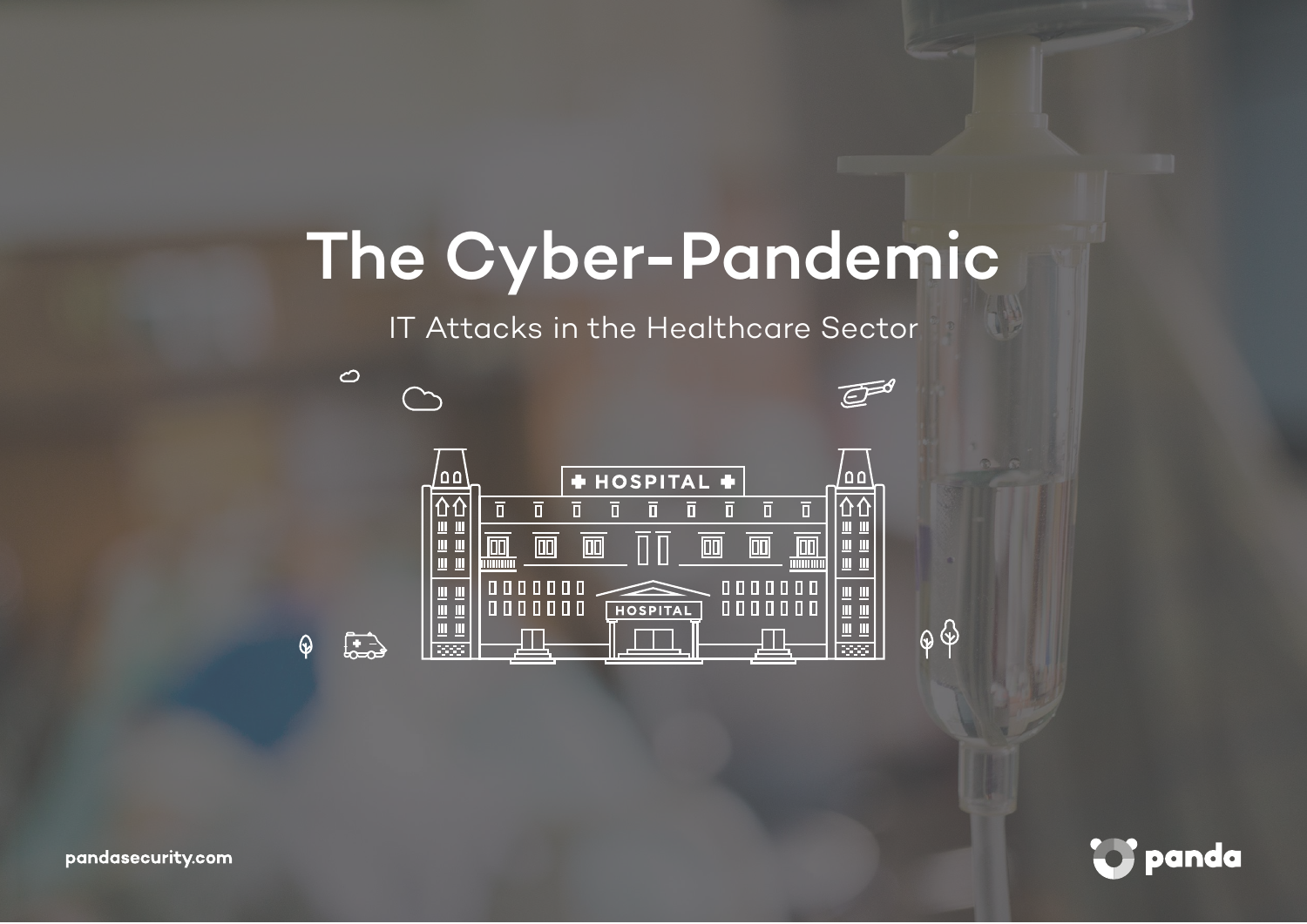### **The Cyber-Pandemic**

There is no industry that can be considered more noble or selfless than healthcare. Its character is so humanitarian that, even in situations of conflict, they will respect and protect you in any way they can. It is very difficult to think that someone would want to disrupt the public value of the healthcare industry, let alone deliberately target them with very serious cyber-attacks.

Money is the engine that moves the world, but unfortunately, it overlooks classes, conditions or sectors. Money is the main motivation for many cyber-criminals who have discovered in healthcare the mother-lode of vulnerable industries.

The healthcare sector is focused on other concerns which is probably why they have may have neglected their IT security for so many years. We find ourselves with a technologically advanced industry with neglected IT security, and that is extremely disturbing.

### **A Compromised Background**

Ransomware has become one of the most prevalent threats today. This is one more example that shows us that money is a major driver for cyber-criminals. An attack that targets victims with valuable information, and who are willing to pay ransoms for the retrieval of that information, makes ransomware the perfect weapon.

We have seen attacks designed against a specific industry. In fact, in certain industries such as the financial sector, a hacker's interest is more than obvious, to empty bank accounts of money. Even when the victim is the actual bank, the objective is the same, as we saw recently in the case of the Central Bank of Bangladesh.

Other sectors may not suffer from the direct theft of money, but the goal is still very clear. As documented in the recent "The Hotel Hijackers" whitepaper, the cyber-attacks on stores, services and hotels went after customer credit card data by infecting the Point of Sale terminals.

However, in the health sector the motive is not so obvious. In many countries, it is not common for the patient to use credit cards to pay for services, either because the services are funded by the government or through private health insurance. In spite of this, hospitals, clinics or labs are increasingly often victims of cyber-attacks.

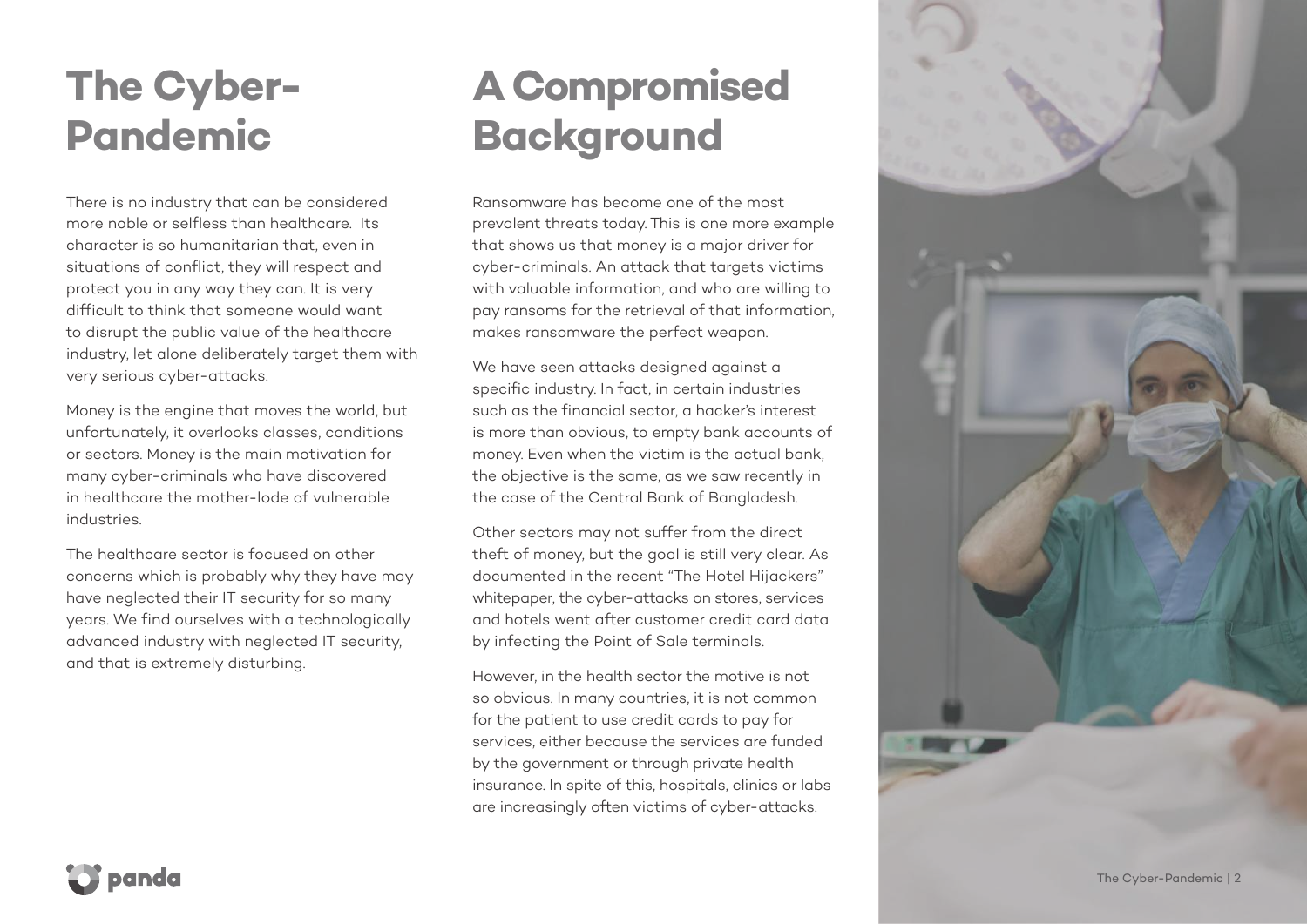### **Why healthcare networks became targets of cyber-criminals?**

In accordance with the Office of Civil Rights of the United States, **during 2015 there were some 253 security holes in the healthcare sector which affected more than 500 people with more than 112 million records stolen**. This industry suffered more attacks in 2015 than any other sector, according to IBM.

They are the heart of a technological revolution. The healthcare industry is moving to store all information electronically which is, without a doubt, beneficial for the patient and caregivers alike.

This information is available on a network to be used in the event of changes, like a change of doctor, and it can be easily accessed by looking at the patient history. This convenience is the same thing that has generated a serious security problem for the healthcare industry. Medical information is very valuable and highlysensitive, so whoever controls this data can strike it rich.

In some countries you can trade this stolen information, and there are even companies that are interested in buying this type of data, from research centers to insurance companies. Then of course, there is the black market, where a clinical history can be much more valuable than credit card data.

Medical records contain a large amount of personal information, which might be used as the master key to carry out future targeted attacks. Think of the main people in positions of power, who are especially cautious with their privacy, and refrain from disclosing personal information online on social networks, etc. Even those who are very careful cannot prevent medical centers from keeping their records on file. If this confidential information falls into the wrong hands, like those of a cyber-criminal, their personal data will no longer be so private.

Another example could be gaining access to confidential information from pharmaceutical studies, where the competition would pay large sums for the opportunity to take away a patent from their competitors. Or another less exaggerated example, could be to obtain the private information belonging to any doctor which could be used to illicitly prescribe medicine.

Medical histories, test results, email addresses, passwords, social security numbers, confidential employee information, patients and company data: all of them are incredibly valuable and are surrounded by the latest technology. The problem is, **they are protected with a security system that is now obsolete .**

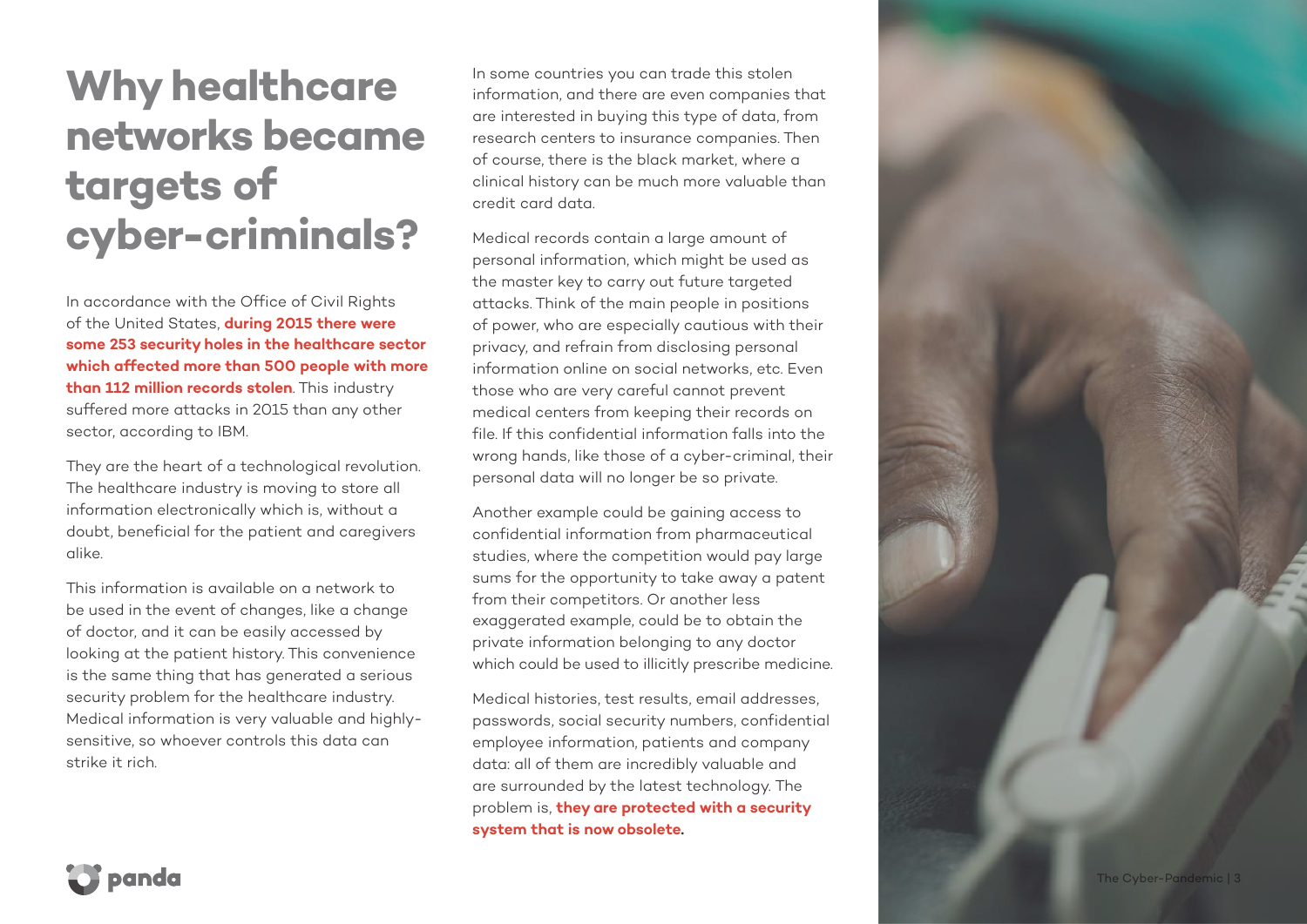### **A History of Lucrative Attacks**

#### **American Red Cross**

In 2006, an employee at the American Red Cross in St. Louis stole the identities and information belonging to three blood donors. The consequences could have been far graver because this employee had access to data from more than 1 million donors.

 $\sim$ 

 $\mathbf{u}$ 

 $\overline{\mathbb{m}}$ 

п

 $\overline{\mathbb{D}}$ 

 $\overline{\mathscr{U}}$ 

 $\blacksquare$ 

 $\mathbf{u}$ 

 $\overline{\mathbb{m}}$ 

 $\mathbf{\mathsf{u}}$ 

 $\overline{\mathbb{D}}$ 

00000000000000000000000

#### **Accessed more than 1 million donors' data**

#### **Temple Street Children's University Hospital**

A year later, two servers containing data from almost one million patients were stolen from Temple Street Children's University Hospital in Ireland. The servers contained patient data, including names, date of birth and reason for admission.

P

 $\mathbf{u}$ 

 $\mathbf{u}$ 

m

л

m

П.

 $\overline{\mathbb{D}}$ 

000000000000000

#### **Data stolen from 1 million patients**

#### **The University of Utah Hospitals & Clinics**

In 2008, the University of Utah Hospitals & Clinics announced that data belonging to 2.2 million patients was stolen. The data was stored on backup tapes that were left inside an employee's car, who worked for an external storage company which the hospital had contracted. In this case, the employee failed to comply with the established protocols for the transport of the information and millions of people's private data was compromised.

Innnnn

 $\sqrt{2}$ 



 $\overline{a} \overline{b} \overline{c} \overline{d} \overline{d}$ 

 $\overline{n}$   $\overline{n}$   $\overline{n}$   $\overline{n}$   $\overline{n}$ 

h i

 $\Phi$ 

 $\prime$   $\prime$ 

 $\prime$   $\prime$ 

 $\mathcal{L}$ 

 $\mathcal{A}$ 

 $\overline{\boldsymbol{u}}$ 

 $\overline{0}$ 

 $\overline{n}$   $\overline{n}$   $\overline{n}$   $\overline{n}$   $\overline{n}$ 

帀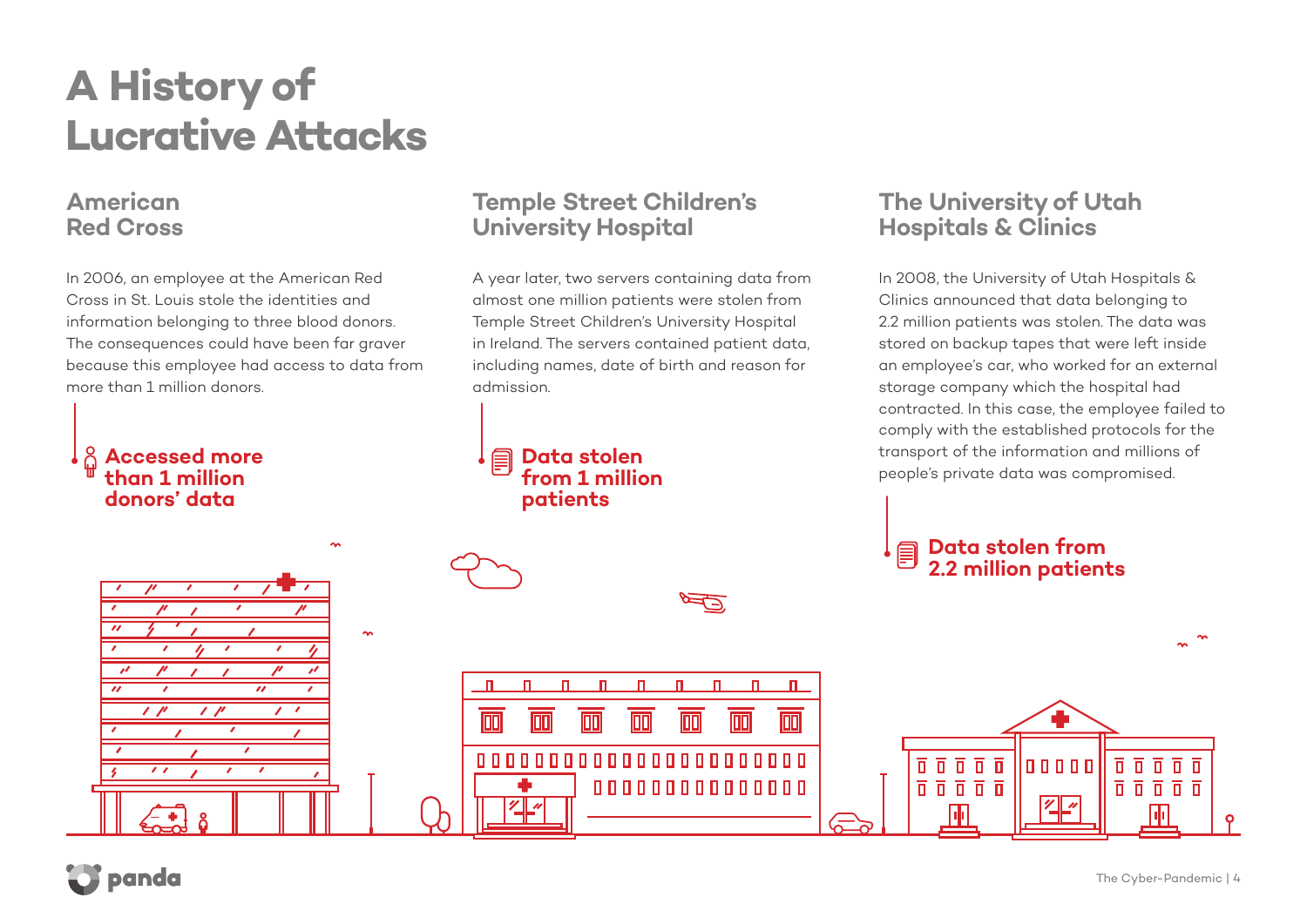Until now we have only discussed specific cases, not large-scale attacks. However, with the passing of the years, the landscape has changed dramatically. **According to a study published by the Ponemon Institute, in the last five years, attacks in the healthcare sector have increased 125%. Cyber-attacks have become the main cause of information loss.**

This situation is worrying, especially since 91% of organizations reviewed in this study have suffered at least one attack that has resulted in data loss over the past two years. 40% have acknowledged five or more data loss events over that same period.

#### **Anthem Insurance Company**

One of the most infamous attacks in this sector took place in February 2015. The second largest Insurance company in the United States, Anthem, suffered an attack that led to the theft of 80 million customer records, where extremely sensitive data such as Social Security numbers was lost.

Apart from information theft, and the possibly of it being sold, we should also take into account the ransomware attacks which have direct economic impact on victims. Establishments like hospitals, pharmaceutical and insurance companies have such a large quantity of highly valuable information that ransomware attacks have affected this sector with special virulence. Cyber-criminals are focused disproportionately on them. They are constantly looking for more opportunities to hijack this information so they may later reap the rewards.

#### **Hollywood Presbyterian Medical Center**

In February 2016, the Hollywood Presbyterian Medical Center in Los Angeles declared an "internal emergency" as their employees were left without access to patient medical records, email and other systems.

As a result, some patients could not receive treatment and had to be transferred to other hospitals. The ransom payment requested by cyber-criminals was \$3.7 million. Eventually the hospital's CEO came to an agreement and paid approximately \$17,000 to be able to retrieve the abducted files.





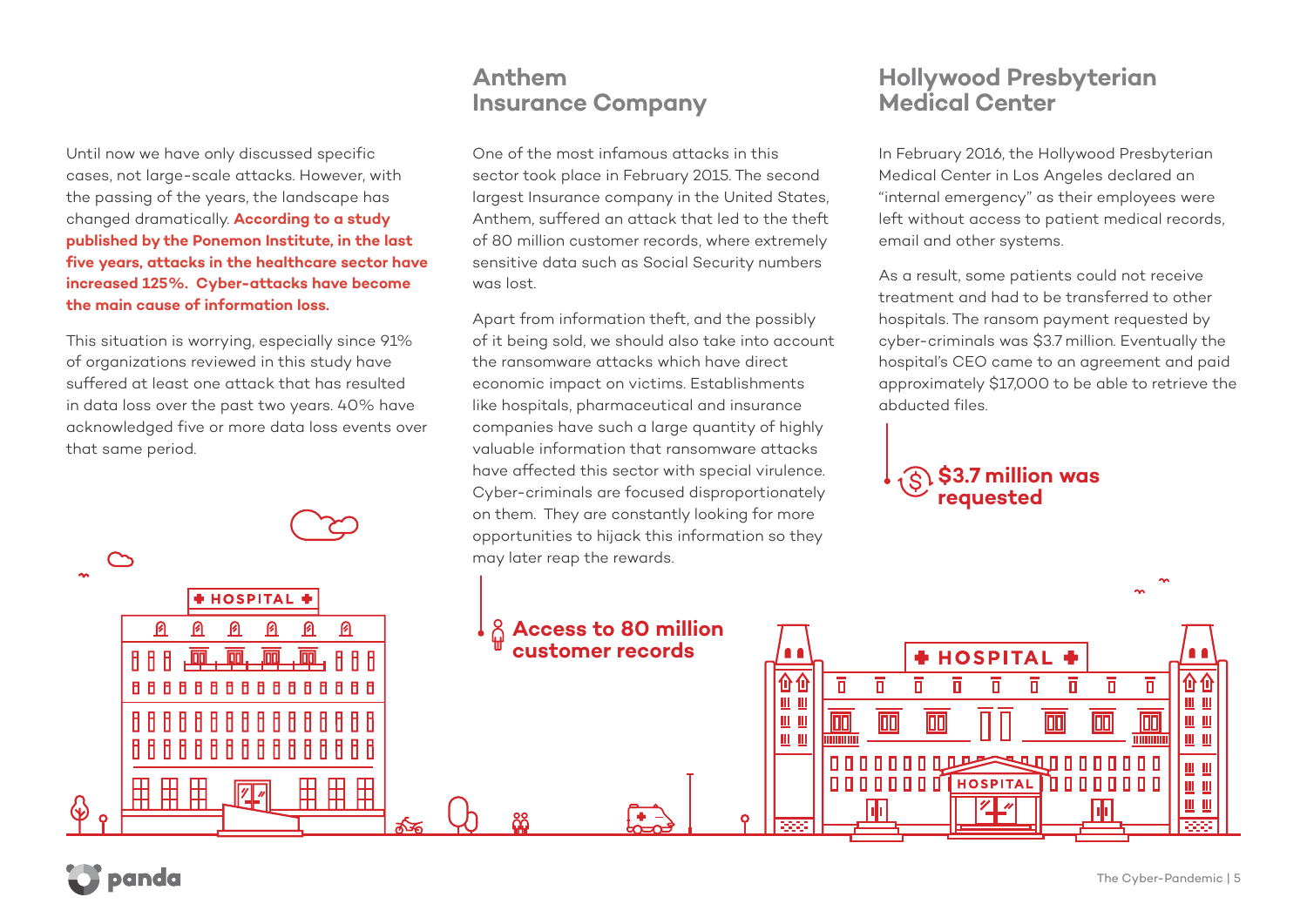#### **Baltimore MedStar Health**

The following month Baltimore based MedStar Health also admitted that they had to disconnect some of their hospital's systems due to a similar attack.

**They have to disconnect their hospital's systems**

#### **Henderson Methodist Hospital**

The Methodist Hospital in Henderson, Kentucky was another victim.

In this case, an unconfirmed ransom of \$17,000 was paid, although it was speculated that the payment could have been considerably higher than this figure.

## **\$17,000**

#### **Prime Healthcare Management**

Major US provider Prime Healthcare Management, Inc. was also a victim to cyberattacks. Two of their hospitals were attacked by cyber-criminals (Chinese Valley Medical Center and Desert Valley Hospital), forcing network shutdowns, and many other facilities were affected by this very same attack. In this instance the company did not pay the ransom.

#### **was paid Two of their Two of their hospitals were attacked**

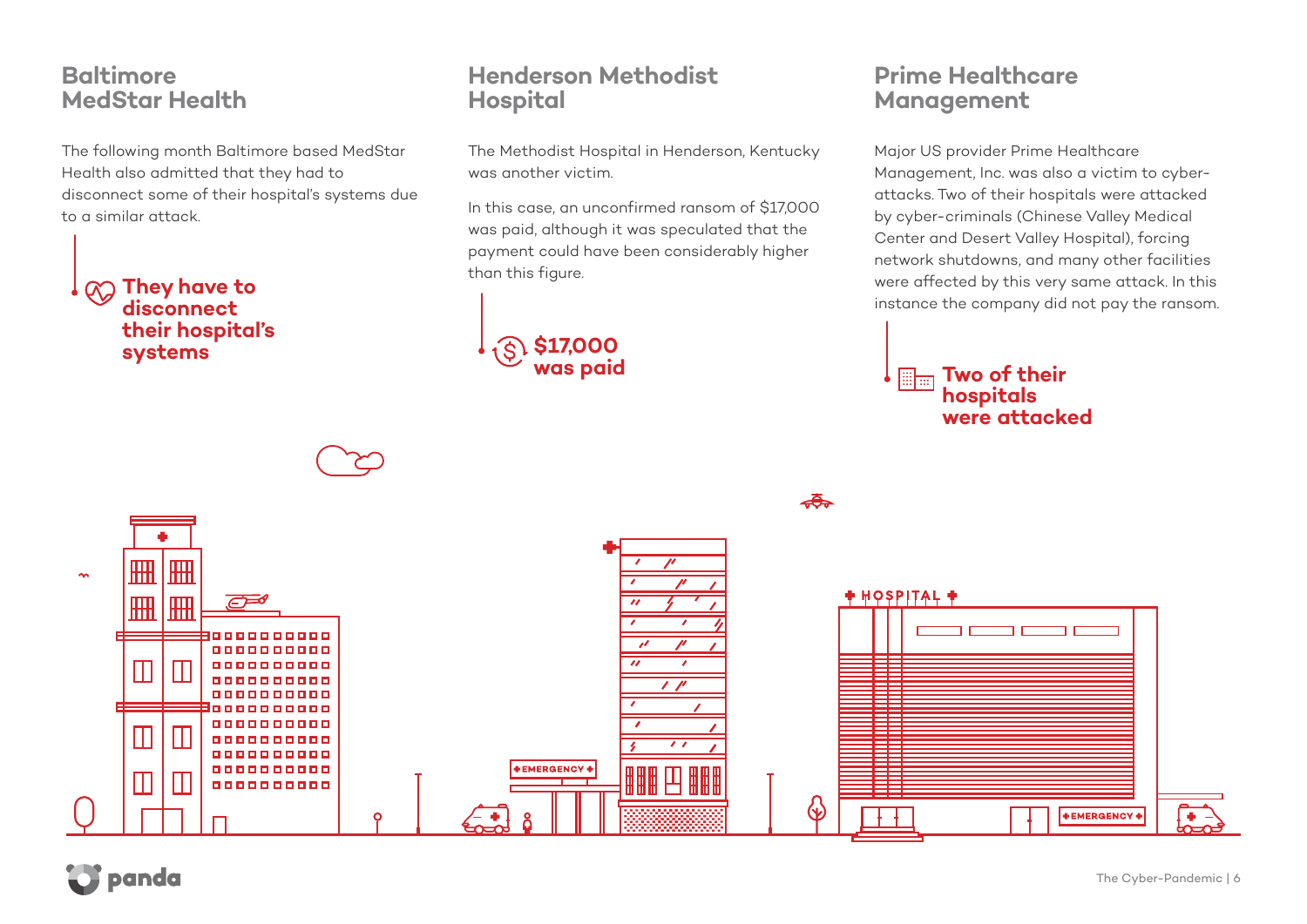#### **Lukas Hospital and Klinikum Arnsberg**

American hospitals are not the only target. German hospitals have also been victims of similar attacks.

According to the international broadcaster, Deutsche Welle, several hospitals suffered ransomware attacks, like the Lukas Hospital in Neuss and the Klinikum Arnsberg in North Rhine-Westphalia. Neither hospital paid the ransom.

> **Several German hospitals have been**

#### **Kansas Heart Hospital**

It should be noted that paying a ransom in any of these examples does not ensure that your information will be returned. A clear example of this is the ransomware attack on Kansas Heart Hospital in May 2016. The head of the hospital decided to pay the ransom but the attackers, having realized the value of the data, demanded a second payment to recover the rest of the information. The hospital decided not to make the second payment.

#### **The hackers asked for a second ransom**

#### **"Prevention is better than cure"**

With all these cases in the healthcare sector they should listen to their own advice.



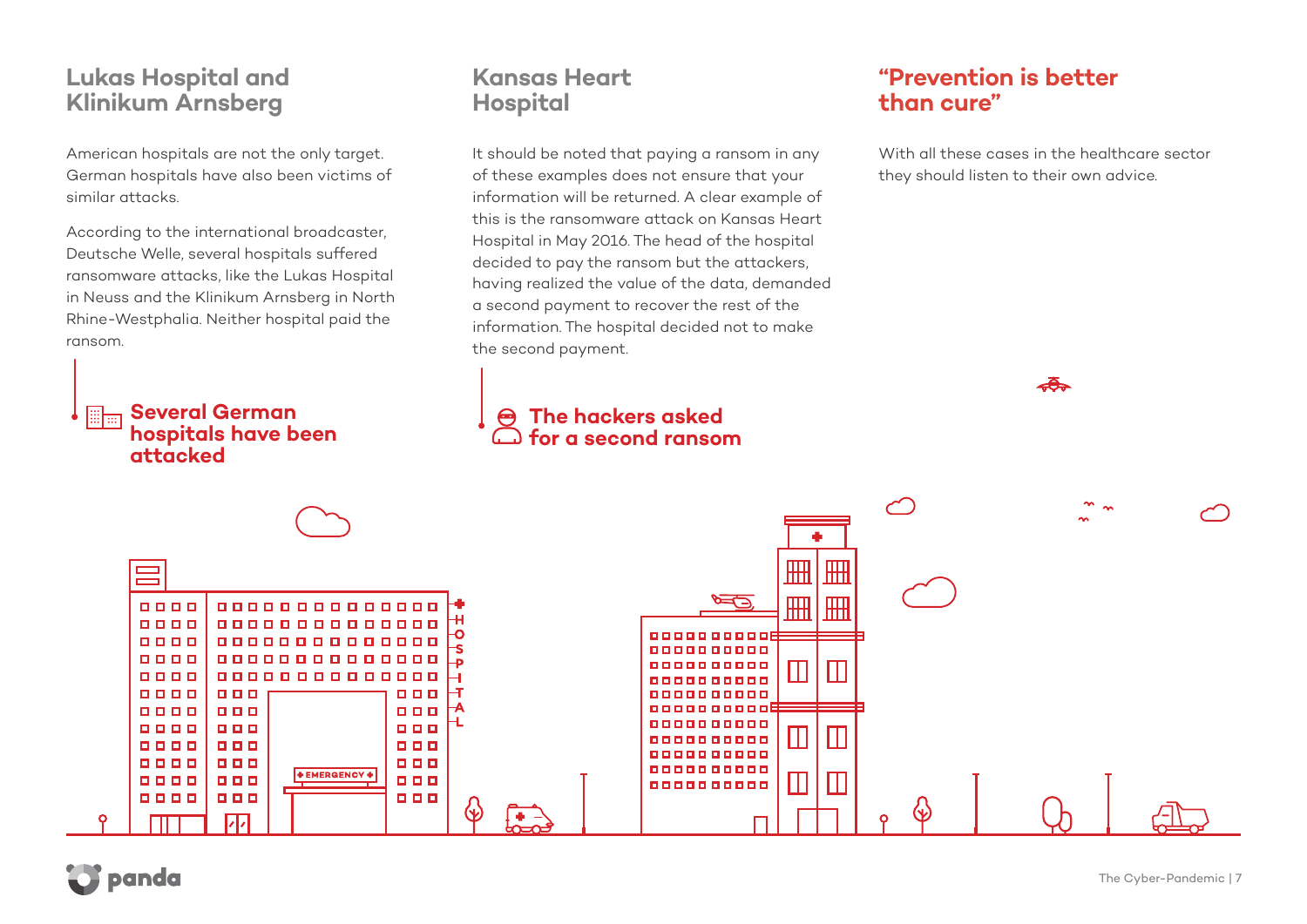### **A Science Fiction Reality**

As shown in the above examples, these types of attacks are fully capable of shutting down a hospital by denying access to these files, robbing thousands of logs and holding the sensitive information hostage.

Underneath all of this, there is something much closer that affects all of us. Practically all medical equipment (pacemakers, scanners, X-ray, infusion pumps, respirators, etc.) are connected to a network. It is very real that these medical devices could in some way be hacked.

In 2013, former U.S. Vice President Dick Cheney revealed that his doctors disabled wireless communication on his pacemaker because they saw that it was highly possible for someone to remotely attack his device if they wanted to.

A year before, Barnaby Jack, a New Zealand hacker, demonstrated to security conference attendees how **a pacemaker could be hacked remotely, producing a life-threatening electric shock**. Barnaby designed an attack that could affect all pacemakers within 15 meters.

He had also demonstrated how a portable insulin pump, used for diabetes patients, could be altered remotely, making it possible to inject a lethal dose of insulin to all appliances in a 90 meters radius.

Jack died a week before being able to demonstrate how to hack artificial hearts. In The Black Hat Conference 2013, he would have revealed how to alter the pace of these implants.

**X-ray, Scanners, Respirators,...**

Medical devices that are unprotected right now.



#### **A pacemaker was hacked**

by an attack that could send a mortal shock.



#### **Insulin pumps were altered**

to inject a lethal dose of insulin.



෨ 聿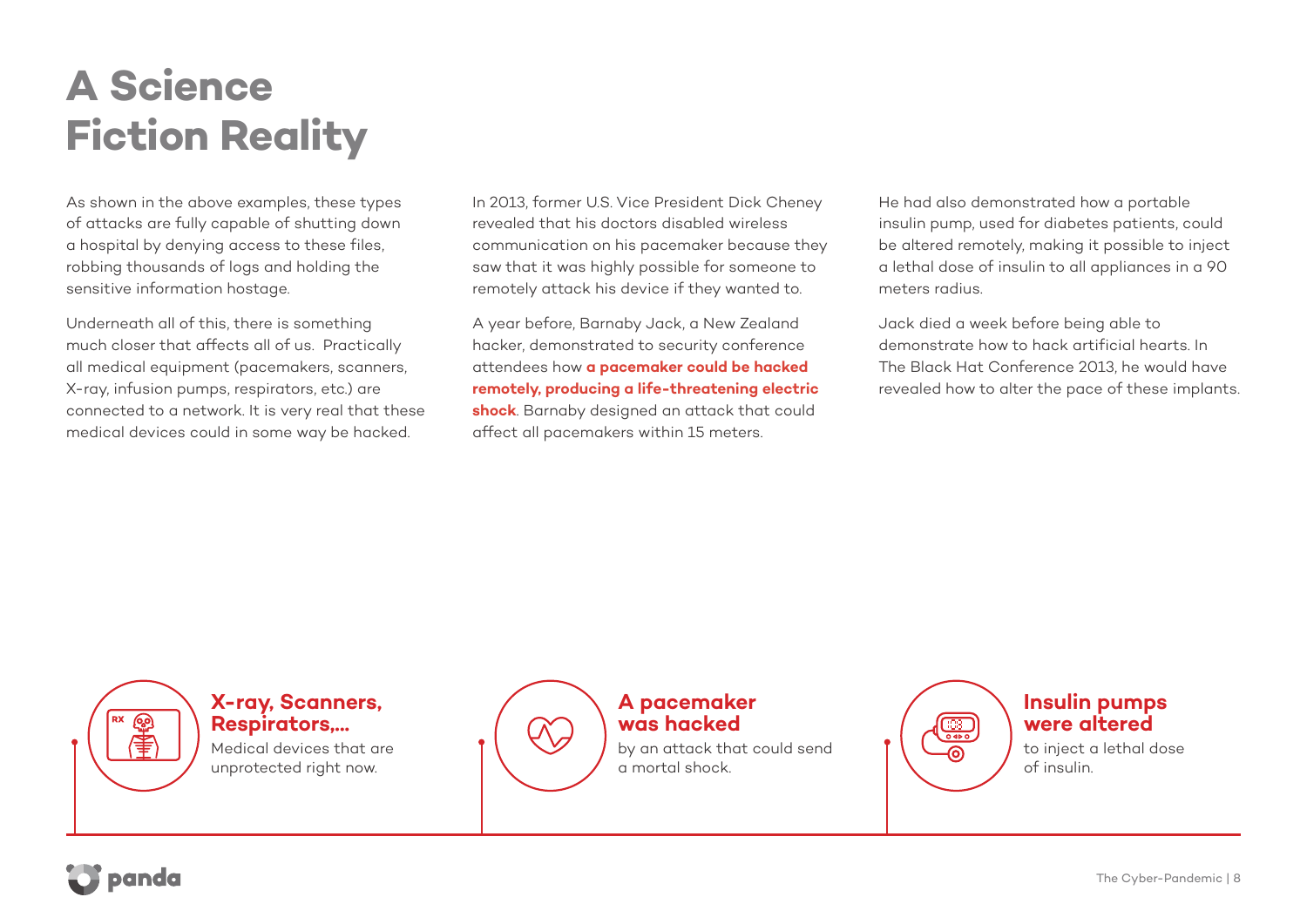Richard Rios also took into his own hands to reveal the vulnerabilities in medical devices. A polyp in his respiratory tract left this investigator at the Stanford Hospital for two weeks. During this time, Rios realized that his bed was connected to a computer. There were also belts which raised his feet and an infusion pump that injected his medication on a daily basis. He investigated and found up to 16 networks and eight Wi-Fi hotspots without leaving his room.

After lying in bed for a few days, he got up and moved to the aisle to stretch his legs. On this short walk, he discovered a computerized drug dispenser. The responsible for all medicine distribution was actually a computer, which doctors and nurses controlled using a coded identification card. Before noticing the appliance, Richard had already figured out that this system had a vulnerability: a password embedded in the source code of the program (hard-coded password) allowed others to "play" with the drug dispenser.

Along with his partner Terry McCorkle, Richard has identified more than 300 vulnerable devices in some 40 different companies in the socialhealthcare environment. The names of these companies were never made public but Rios is sure that these vulnerabilities still exist today.

#### In his eagerness to demonstrate the danger posed by these security holes, **Richard Rios was able to demonstrate how it is possible to remotely manipulate the medication pumps**

used in hospitals throughout the world. He hacked several of these devices to alter the medication dose to a lethal level. Rios warned that this could be done on more than 400,000 of these pumps throughout the world that remain vulnerable.

Almost at the same time, several analysts at TrapX Security in San Mateo, California, began to track vulnerable devices across more than 60 hospitals. **They infected hundreds of devices with a program that replaced part of the original operating system of the device in question**. The infected machines remained fully operational, so nobody realized there was a problem, but those six months allowed TrapX to monitor all hospital activities on the network.

Among the devices that they had access to were x-ray machines, blood and gas testing machines, pumps and, of course, computers used by the medical team. Many of these computers had unsupported operating systems and as such were more vulnerable, like Windows XP or Windows 2000.

The fact that the anti-virus protection of the majority of these hospitals did not detect the TrapX infection, suggests that their devices were not protected very well. They remained infected until TrapX Security sounded the alarm.

#### **Uncontrolled drug dispensers**

that allow to play with the distribution of the medicines.



#### **400,000 Medication pumps can be altered**

to modify the infusion flow of its medicines.



#### **Hundreds of infected devices**

that remained infected for months.



eie<br>eie  $\overline{\mathbf{a}}$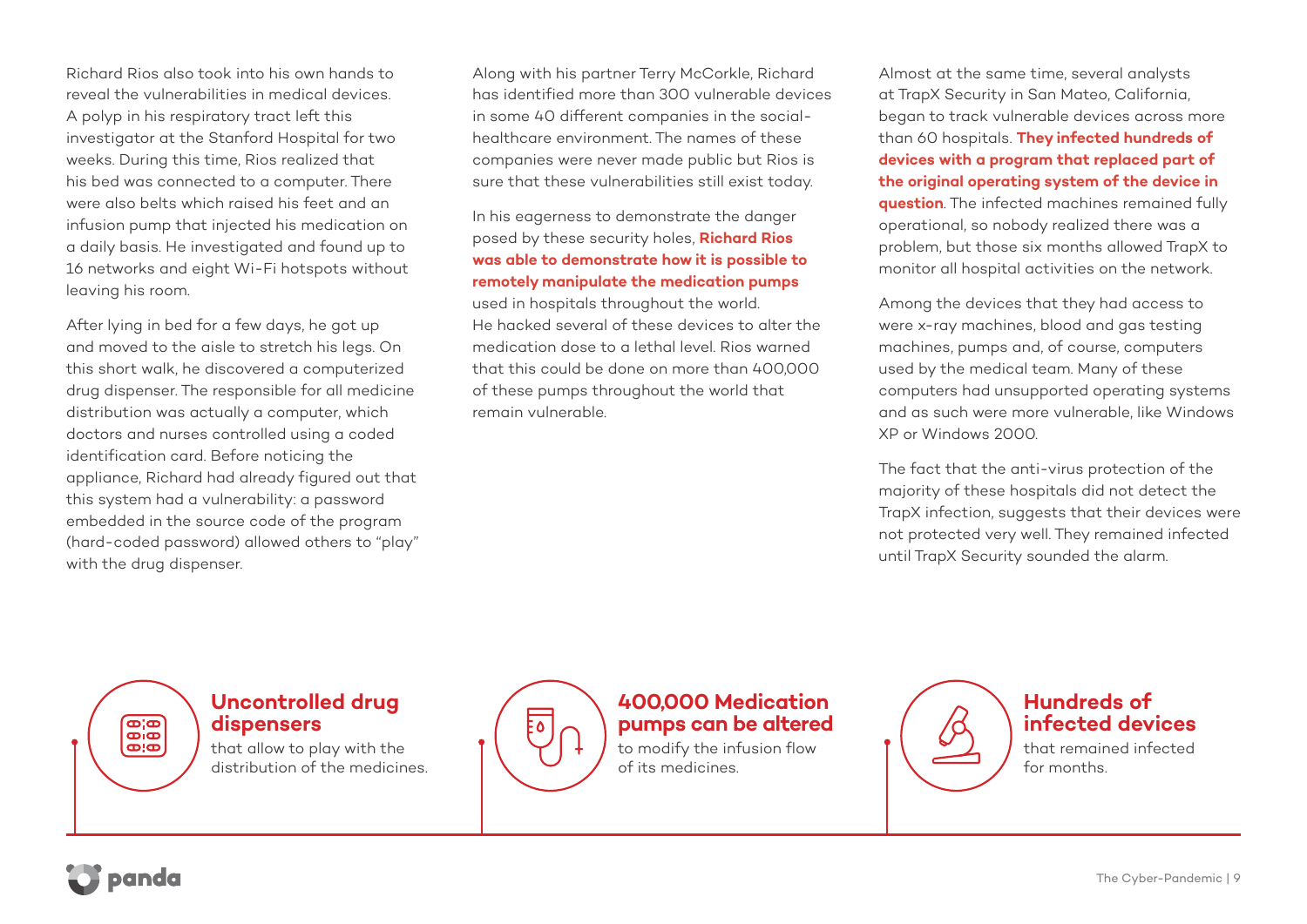### **How could have these attacks been avoided?**

We have seen how criminals carry-out attacks to steal sensitive information, medical histories, pharmaceutical studies or data belonging to insured persons. We've seen how they access e-mail addresses, passwords and social security numbers without problem. Or how ransomware kidnaps vital information that can cripple the activity of an entire hospital, to make money.

Avoiding these far-fetched attacks is not a simple task. What we are implying is that a set of actions are put into action: resources and policies designed specifically to safeguard the security of devices, data and people.

The first recommendation is basic and crucial: **depend on a cyber-security solution with advanced protection capabilities and the ability to detect and remedy possible threats**.

Something shared by the majority of these attacks is something simple to explain yet complicated to obtain: the lack of control over what happens in computer systems. We recommend that you **depend on a model that is capable of controlling all of the active processes on the devices that are connected to the corporate network**.

Having total visibility of what happens will allow you to control any anomalous behaviour in your systems and to act before the damage occurs.

Additionally, companies that handle sensitive information should **review their personnel policies and control systems to adjust the privacy requirements and adapt them to the available technology**.

Our last piece of advice is something we always reiterate and that is far simpler than it seems, and is rarely taken: **we must always keep all of our business operating systems and programs updated**. This way, the doors will be closed to all known vulnerabilities, thanks to the correction patches that are released by the manufacturers.

**It is good to have an updated policy and control of the available devices**. This type of management system has monitoring and inventory tools that can help us make equipment and system maintenance more effective, uniform, centralized, and secure.



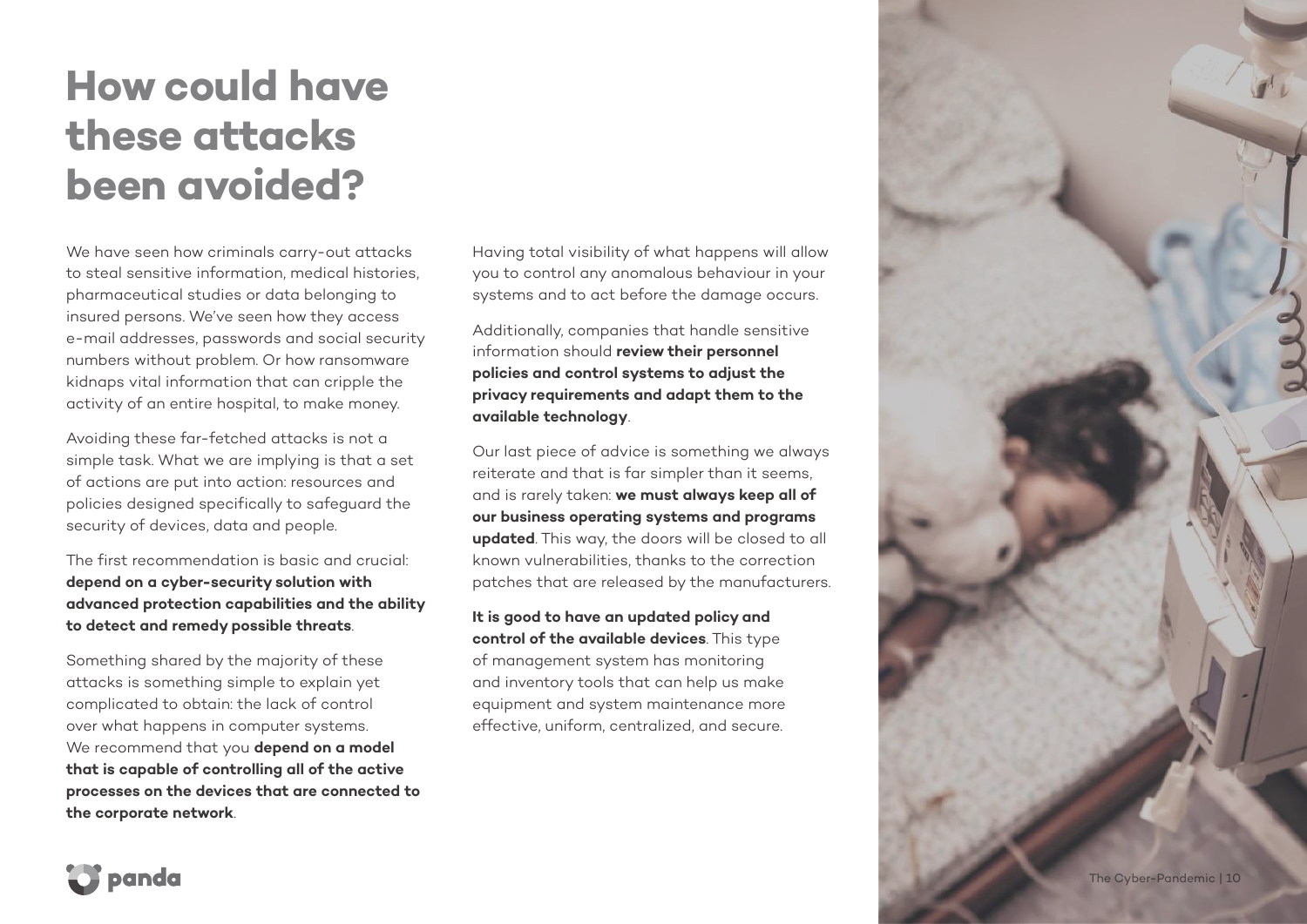### **The solution**

To protect against advanced threats and targeted attacks we need to have a system that guarantees Data Confidentiality, Privacy of Information and Business Reputation, and Legacy.

Adaptive Defense 360 **is the first and only cyber security service that combines the most effective traditional antivirus and the latest advanced protection with the capability of classifying all executed processes**.

Adaptive Defensive 360 can detect malware and strange behaviors that other protection services cannot because it classifies all running and executed processes.

Thanks to that, it can ensure protection against known malware and advanced Zero-Day Threats, Advanced Persistent Threats and Direct Attacks.

With Adaptive Defense 360, you will always know what happens to each of your files and processes.

Detailed graphs show everything that takes place on the network: timeline of threats, flow of information, how the active processes behave, how the malware entered the system, where it is going, who intended to do what and how they got that information, etc.

Adaptive Defense 360 makes it easy to discover and fix those vulnerabilities while also preventing the unwanted (like navigation bars, adware, add-ons…).

**Adaptive Defense 360: limitless visibility, absolute control.**

#### More info at:

**pandasecurity.com/enterprise/solutions/ adaptive-defense-360/**

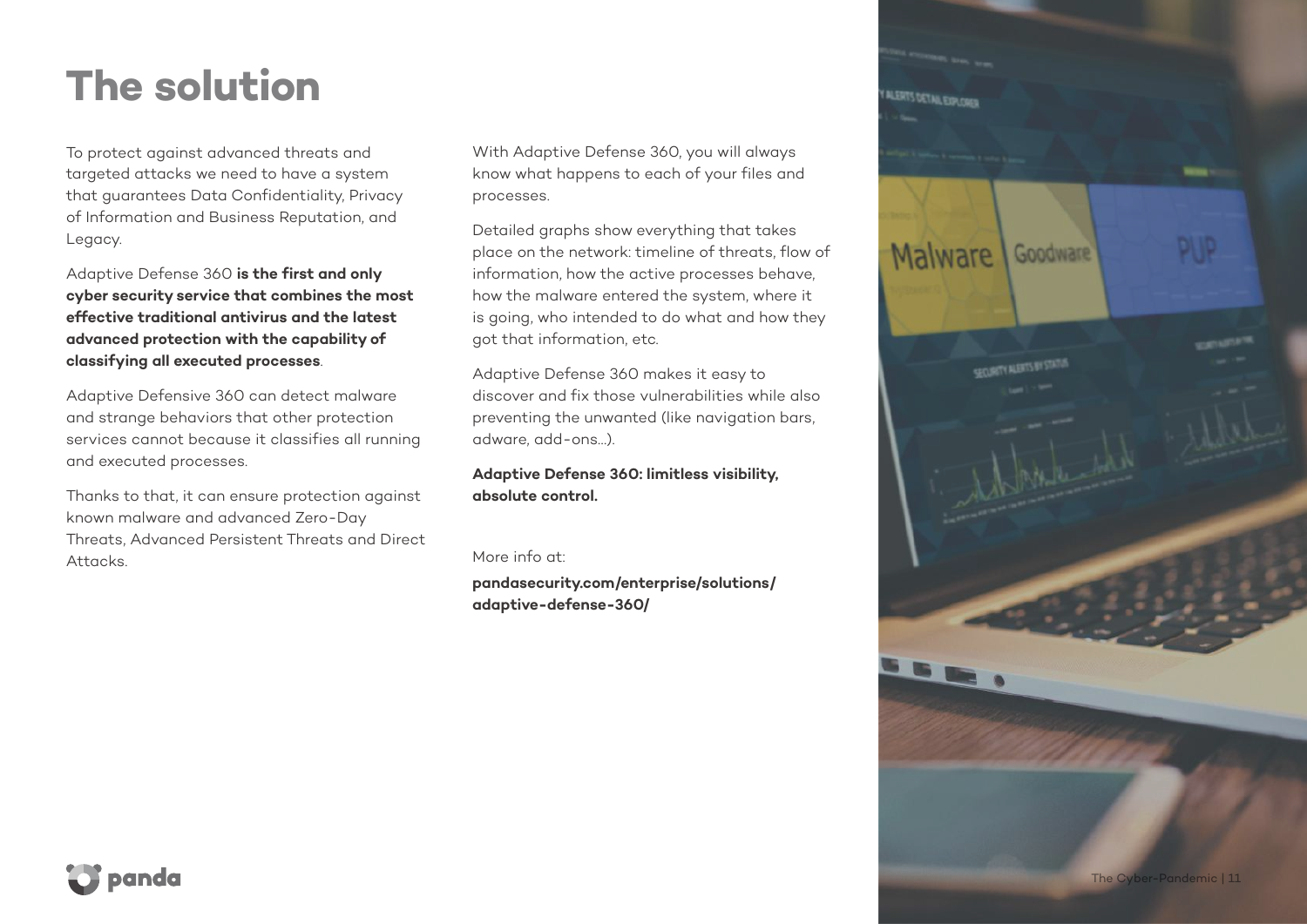### **More information at:**

#### **BENELUX**

+32 15 45 12 80 belgium@pandasecurity.com

#### **BRAZIL**

+55 11 3054-1722 brazil@pandasecurity.com

#### **FRANCE**

+33 (0) 1 46842 000 commercial@fr.pandasecurity.com

**GERMANY (& AUSTRIA)** +49 (0) 2065 961-0 sales@de.pandasecurity.com

#### **E GREECE**

+30 211 18 09 000 greece@pandasecurity.com

#### **HUNGARY**

+36 1 224 03 16 hungary@pandasecurity.com

**ITALY** +39 02 24 20 22 08 italy@pandasecurity.com

**MEXICO** +52 55 8000 2381 mexico@pandasecurity.com

**NORWAY** +47 93 409 300 norway@pandasecurity.com

**PORTUGAL** +351 210 414 400 geral@pt.pandasecurity.com

#### **SPAIN**

+34 900 90 70 80 comercialpanda@pandasecurity.com

#### **SWEDEN (FINLAND & DENMARK)**

+46 0850 553 200 sweden@pandasecurity.com

**ET SWITZERLAND** +41 22 994 89 40 info@ch.pandasecurity.com

**EXAMPLED KINGDOM** +44 (0) 844 335 3791 sales@uk.pandasecurity.com

**ED** USA (& CANADA) +1 877 263 3881 sales@us.pandasecurity.com